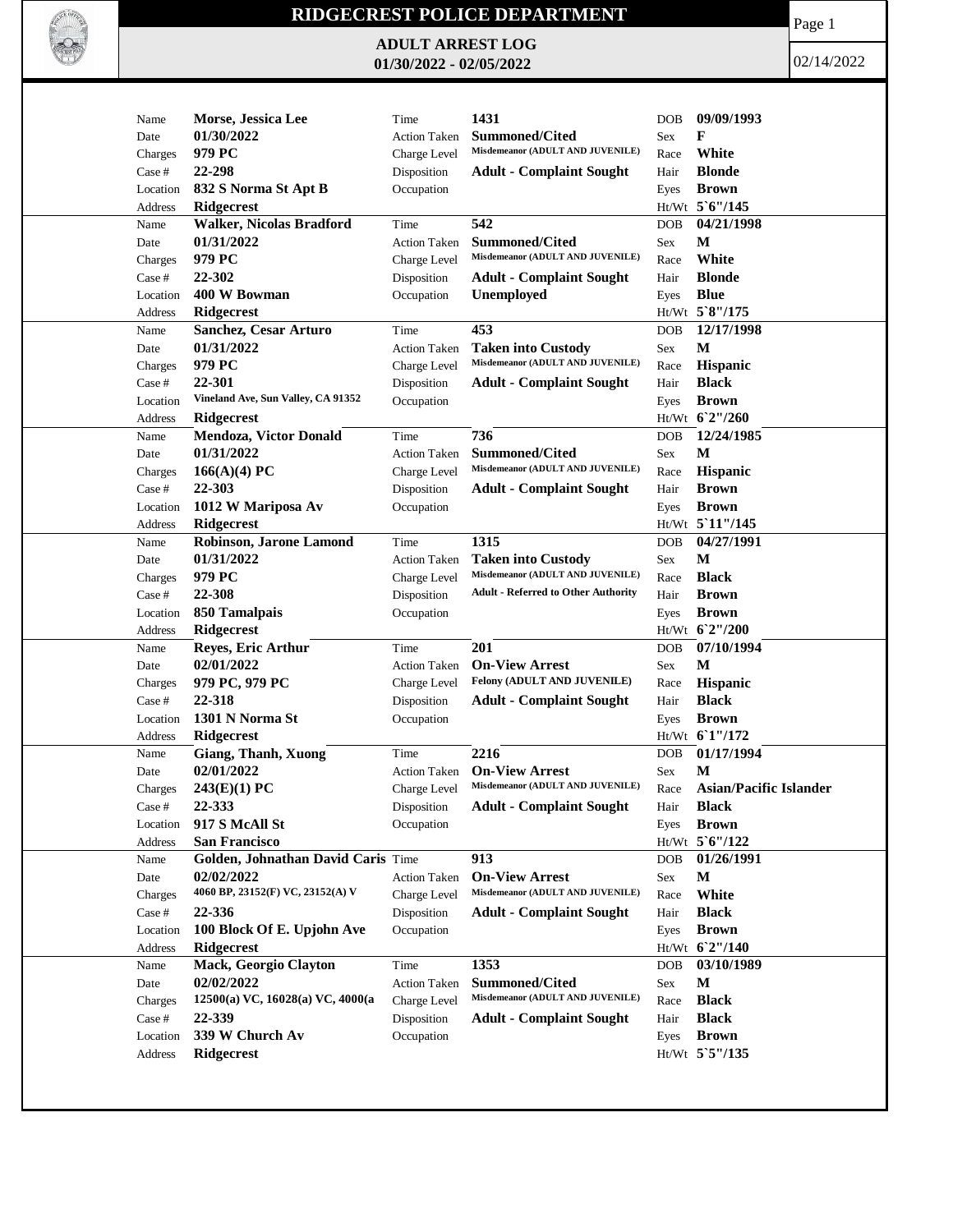| ADULT ARREST LOG for 01/30/2022 - 02/05/2022 | Page 2 |
|----------------------------------------------|--------|
|----------------------------------------------|--------|

| Name         | Gamboarichardson, Jackson                   | Time                | 1603                                       | DOB        | 07/24/1995                     |
|--------------|---------------------------------------------|---------------------|--------------------------------------------|------------|--------------------------------|
| Date         | 02/02/2022                                  | <b>Action Taken</b> | <b>Summoned/Cited</b>                      | Sex        | м                              |
| Charges      | 979 PC                                      | Charge Level        | Misdemeanor (ADULT AND JUVENILE)           | Race       | White                          |
| Case #       | 19-4190                                     | Disposition         | <b>Adult - Complaint Sought</b>            | Hair       | <b>Brown</b>                   |
| Location     | 400 W Reeves Av                             | Occupation          |                                            | Eyes       | <b>Brown</b>                   |
| Address      | Ridgecrest                                  |                     |                                            |            | Ht/Wt 5 11"/175                |
| Name         | Landrum, Terry Lee                          | Time                | 1717                                       | <b>DOB</b> | 12/04/1966                     |
| Date         | 02/02/2022                                  | <b>Action Taken</b> | <b>Summoned/Cited</b>                      | Sex        | М                              |
| Charges      | 23103(a) CVC                                | Charge Level        | Misdemeanor (ADULT AND JUVENILE)           | Race       | White                          |
| Case #       | 22-340                                      | Disposition         | <b>Adult - Released</b>                    | Hair       | <b>Black</b>                   |
| Location     | N. Triangle Dr./ N. China Lake Blvd         | Occupation          | <b>Medically Retired</b>                   | Eyes       | <b>Brown</b>                   |
| Address      | <b>Ridgecrest</b>                           |                     |                                            |            | Ht/Wt 5'6"/200                 |
| Name         | <b>Wipf, Priscilla Denise</b>               | Time                | 1002                                       | <b>DOB</b> | 01/08/1987                     |
| Date         | 02/03/2022                                  | <b>Action Taken</b> | <b>Summoned/Cited</b>                      | Sex        | F                              |
| Charges      | <b>Warrant Arrest</b>                       | Charge Level        | Misdemeanor (ADULT AND JUVENILE)           | Race       | <b>Hispanic</b>                |
| Case #       | 21-2296                                     | Disposition         | <b>Adult - Complaint Sought</b>            | Hair       | <b>Brown</b>                   |
| Location     | 740 W Bennett Av                            | Occupation          |                                            | Eyes       | <b>Brown</b>                   |
| Address      | Ridgecrest                                  |                     |                                            |            | Ht/Wt 5'3"/145                 |
| Name         | Socpatzan, Alvaro                           | Time                | 1824                                       | <b>DOB</b> | 08/26/1993                     |
| Date         | 02/03/2022                                  | <b>Action Taken</b> | <b>Summoned/Cited</b>                      | Sex        | M                              |
| Charges      | 23152 VC                                    | Charge Level        | Misdemeanor (ADULT AND JUVENILE)           | Race       | Hispanic                       |
| Case #       | 22-350                                      | Disposition         | <b>Adult - Complaint Sought</b>            | Hair       | <b>Black</b>                   |
| Location     | 1400 N Norma St                             | Occupation          |                                            | Eyes       |                                |
| Address      | Ridgecrest                                  |                     |                                            | Ht/Wt      |                                |
| Name         | <b>Oreilly, Steven Timothy</b>              | Time                | 235                                        | <b>DOB</b> | 01/26/1987                     |
| Date         | 02/04/2022                                  | <b>Action Taken</b> | <b>Taken into Custody</b>                  | Sex        | M                              |
| Charges      | 30305(A)(1) PC, 69(A) PC, 148(A)            | Charge Level        | Felony (ADULT AND JUVENILE)                | Race       | White                          |
| Case #       | 22-356                                      | Disposition         | <b>Adult - Referred to Other Authority</b> | Hair       | <b>Brown</b>                   |
| Location     | 633 S Sherwood St                           | Occupation          | Unemployed                                 | Eyes       | <b>Hazel</b><br>Ht/Wt 6'4"/250 |
| Address      | Trona                                       | Time                | 322                                        | <b>DOB</b> | 11/30/1987                     |
| Name<br>Date | <b>Jones, Aymee</b><br>02/04/2022           | <b>Action Taken</b> | <b>Taken into Custody</b>                  | Sex        | F                              |
| Charges      | 460(B) PC, 496(A) PC, 594(A)(2)             | Charge Level        | Felony (ADULT AND JUVENILE)                | Race       | White                          |
| Case #       | 22-343                                      | Disposition         | <b>Adult - Referred to Other Authority</b> | Hair       | <b>Brown</b>                   |
| Location     | 605 S Heather Ct                            | Occupation          |                                            | Eyes       | <b>Brown</b>                   |
| Address      | <b>Trona</b>                                |                     |                                            |            | $Ht/Wt$ 5 7"/150               |
| Name         | <b>Jones, Aymee</b>                         | Time                | 322                                        | DOB        | 11/30/1987                     |
| Date         | 02/04/2022                                  | <b>Action Taken</b> | <b>On-View Arrest</b>                      | Sex        | F                              |
| Charges      | 30305(A)(1) PC, 148(A)(1) PC, 60            | Charge Level        | <b>Felony (ADULT AND JUVENILE)</b>         | Race       | White                          |
| Case #       | 22-356                                      | Disposition         | <b>Adult - Referred to Other Authority</b> | Hair       | <b>Brown</b>                   |
| Location     | 605 S Heather Ct                            | Occupation          |                                            | Eyes       | <b>Brown</b>                   |
| Address      | <b>Trona</b>                                |                     |                                            |            | $Ht/Wt$ 5 $7''/150$            |
| Name         | <b>Oreilly, Steven Timothy</b>              | Time                | 235                                        | <b>DOB</b> | 01/26/1987                     |
| Date         | 02/04/2022                                  | <b>Action Taken</b> | <b>Taken into Custody</b>                  | Sex        | $\mathbf M$                    |
| Charges      | 460(B) PC, 594(A)(2) PC, 496(A)             | Charge Level        | Felony (ADULT AND JUVENILE)                | Race       | White                          |
| Case #       | 22-343                                      | Disposition         | <b>Adult - Referred to Other Authority</b> | Hair       | <b>Brown</b>                   |
| Location     | 633 S Sherwood St                           | Occupation          | Unemployed                                 | Eyes       | <b>Hazel</b>                   |
| Address      | <b>Trona</b>                                |                     |                                            |            | Ht/Wt 6'4"/250                 |
| Name         | <b>Oreilly, Steven Timothy</b>              | Time                | 235                                        | DOB        | 01/26/1987                     |
| Date         | 02/04/2022                                  | Action Taken        | <b>Taken into Custody</b>                  | Sex        | M                              |
| Charges      | 979 PC, Outside Warr. - M                   | Charge Level        | Felony (ADULT AND JUVENILE)                | Race       | White                          |
| Case #       | 22-368                                      | Disposition         | <b>Adult - Referred to Other Authority</b> | Hair       | <b>Brown</b>                   |
| Location     | 604 S Heather Ct                            | Occupation          | <b>Unemployed</b>                          | Eyes       | Hazel                          |
| Address      | <b>Trona</b>                                |                     |                                            |            | Ht/Wt 6'4"/250                 |
| Name         | <b>Jones, Aymee</b>                         | Time                | 322                                        | DOB        | 11/30/1987                     |
| Date         | 02/04/2022                                  | <b>Action Taken</b> | <b>Taken into Custody</b>                  | Sex        | F                              |
| Charges      | Outside Warr. - F, Outside Warr.harge Level |                     | Felony (ADULT AND JUVENILE)                | Race       | White                          |
| Case #       | 22-368                                      | Disposition         | <b>Adult - Referred to Other Authority</b> | Hair       | <b>Brown</b>                   |
| Location     | 604 S Heather Ct                            | Occupation          |                                            | Eyes       | <b>Brown</b>                   |
| Address      | <b>Trona</b>                                |                     |                                            |            | Ht/Wt_5`7"/150                 |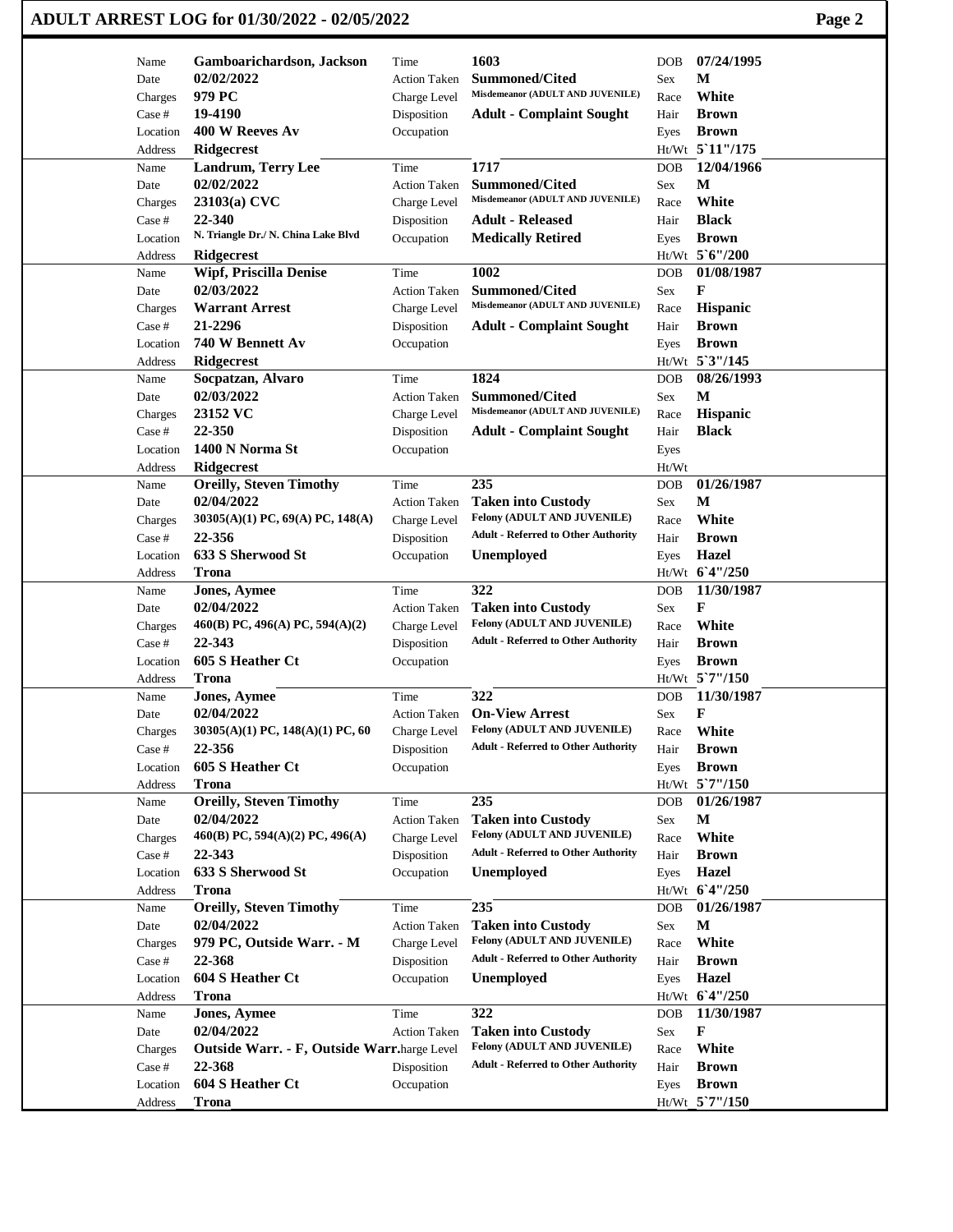| Name              | <b>Jones, Aymee</b>                 | Time                | 322                                                | <b>DOB</b> | 11/30/1987                     |
|-------------------|-------------------------------------|---------------------|----------------------------------------------------|------------|--------------------------------|
| Date              | 02/04/2022                          | <b>Action Taken</b> | <b>On-View Arrest</b>                              | Sex        | F                              |
| Charges           | 529(A)(3) PC                        | Charge Level        | Felony (ADULT AND JUVENILE)                        | Race       | White                          |
| Case #            | 22-358                              | Disposition         | <b>Adult - Referred to Other Authority</b>         | Hair       | <b>Brown</b>                   |
| Location          | 605 S Heather Ct                    | Occupation          |                                                    | Eyes       | <b>Brown</b>                   |
| Address           | <b>Trona</b>                        |                     |                                                    |            | $Ht/Wt$ 5 7"/150               |
| Name              | <b>Jones, Aymee</b>                 | Time                | 322                                                | <b>DOB</b> | 11/30/1987                     |
| Date              | 02/04/2022                          | <b>Action Taken</b> | <b>On-View Arrest</b>                              | Sex        | F                              |
| Charges           | 530.5(C)(3) PC                      | Charge Level        | Felony (ADULT AND JUVENILE)                        | Race       | White                          |
| Case #            | 22-357                              | Disposition         | <b>Adult - Referred to Other Authority</b>         | Hair       | <b>Brown</b>                   |
| Location          | 605 S Heather Ct                    | Occupation          |                                                    | Eyes       | <b>Brown</b>                   |
| Address           | Trona                               |                     |                                                    |            | Ht/Wt 5`7"/150                 |
| Name              | <b>Oreilly, Steven Timothy</b>      | Time                | 235                                                | <b>DOB</b> | 01/26/1987                     |
| Date              | 02/04/2022                          | <b>Action Taken</b> | <b>On-View Arrest</b>                              | Sex        | M                              |
| Charges           | 460(A) PC, 496(A) PC                | Charge Level        | Felony (ADULT AND JUVENILE)                        | Race       | White                          |
| Case #            | 22-344                              | Disposition         | <b>Adult - Referred to Other Authority</b>         | Hair       | <b>Brown</b>                   |
| Location          | 633 S Sherwood Ct                   | Occupation          | <b>Unemployed</b>                                  | Eyes       | <b>Hazel</b>                   |
| Address           | Trona                               |                     |                                                    |            | Ht/Wt 6'4"/250                 |
| Name              | <b>Jones, Aymee</b>                 | Time                | 322                                                | <b>DOB</b> | 11/30/1987                     |
| Date              | 02/04/2022                          | <b>Action Taken</b> | <b>On-View Arrest</b>                              | Sex        | F                              |
| Charges           | 460(A) PC, 496(A) PC                | Charge Level        | Felony (ADULT AND JUVENILE)                        | Race       | White                          |
| Case #            | 22-344                              | Disposition         | <b>Adult - Referred to Other Authority</b>         | Hair       | <b>Brown</b>                   |
| Location          | 605 S Heather Ct                    | Occupation          |                                                    | Eyes       | <b>Brown</b>                   |
| Address           | Trona                               |                     |                                                    |            | Ht/Wt 5`7"/150                 |
| Name              | <b>Oreilly, Steven Timothy</b>      | Time                | 322                                                | <b>DOB</b> | 01/26/1987                     |
| Date              | 02/04/2022                          | <b>Action Taken</b> | <b>On-View Arrest</b>                              | Sex        | M                              |
|                   | 10851(A) VC, 496D(A) PC, 487(A)     |                     | Felony (ADULT AND JUVENILE)                        | Race       | White                          |
| Charges<br>Case # | 22-375                              | Charge Level        | <b>Adult - Complaint Sought</b>                    |            | <b>Brown</b>                   |
|                   | 604 Heather Ct                      | Disposition         | Unemployed                                         | Hair       | <b>Hazel</b>                   |
| Location          | <b>Trona</b>                        | Occupation          |                                                    | Eyes       | Ht/Wt 6'4"/250                 |
| Address           |                                     |                     | 639                                                |            |                                |
| Name              | McCune, Michael Jakob<br>02/04/2022 | Time                |                                                    | <b>DOB</b> | 11/27/1978<br>M                |
| Date              |                                     | <b>Action Taken</b> | Summoned/Cited<br>Misdemeanor (ADULT AND JUVENILE) | Sex        |                                |
| Charges           | 979 PC                              | Charge Level        |                                                    | Race       | White                          |
| Case #            | 22-359                              | Disposition         | <b>Adult - Complaint Sought</b>                    | Hair       | <b>Brown</b>                   |
| Location          | 600 S China Lake Blvd.              | Occupation          |                                                    | Eyes       | <b>Brown</b>                   |
| Address           | Mojave                              |                     |                                                    |            | Ht/Wt 62"/175                  |
| Name              | <b>Bautista, Diane</b>              | Time                | 1716                                               | <b>DOB</b> | 02/20/2002                     |
| Date              | 02/04/2022                          | Action Taken        | <b>On-View Arrest</b>                              | Sex        | F                              |
| Charges           | 459.5(A) PC                         | Charge Level        | Misdemeanor (ADULT AND JUVENILE)                   | Race       | Hispanic                       |
| Case #            | 22-365                              | Disposition         | <b>Adult - Complaint Sought</b>                    | Hair       | <b>Black</b>                   |
| Location          | 800 N China Lake                    | Occupation          |                                                    | Eyes       | <b>Brown</b>                   |
| Address           | <b>Ridgecrest</b>                   |                     |                                                    |            | Ht/Wt 5'3"/130                 |
| Name              | <b>Oreilly, Steven Timothy</b>      | Time                | 235                                                | <b>DOB</b> | 01/26/1987                     |
| Date              | 02/04/2022                          | Action Taken        | <b>Taken into Custody</b>                          | Sex        | M                              |
| Charges           | 594(B)(1) PC, 488 PC, 10852 VC      | Charge Level        | Felony (ADULT AND JUVENILE)                        | Race       | White                          |
| Case #            | 22-342                              | Disposition         | <b>Adult - Referred to Other Authority</b>         | Hair       | <b>Brown</b>                   |
| Location          | 633 S Sherwood Ct                   | Occupation          | <b>Unemployed</b>                                  | Eyes       | <b>Hazel</b>                   |
| Address           | <b>Trona</b>                        |                     |                                                    |            | Ht/Wt 6'4"/250                 |
| Name              | <b>Jones, Aymee</b>                 | Time                | 322                                                | <b>DOB</b> | 11/30/1987                     |
| Date              | 02/04/2022                          | <b>Action Taken</b> | <b>Taken into Custody</b>                          | Sex        | F                              |
| Charges           | 594(B)(1) PC, 488 PC, 10852 VC      | Charge Level        | Felony (ADULT AND JUVENILE)                        | Race       | White                          |
| Case #            | 22-342                              | Disposition         | <b>Adult - Referred to Other Authority</b>         | Hair       | <b>Brown</b>                   |
| Location          | 605 S Heather Ct                    | Occupation          |                                                    | Eyes       | <b>Brown</b>                   |
| Address           | <b>Trona</b>                        |                     |                                                    |            | Ht/Wt 5`7"/150                 |
| Name              | <b>Oreilly, Steven Timothy</b>      | Time                | 235                                                | <b>DOB</b> | 01/26/1987                     |
| Date              | 02/04/2022                          | Action Taken        | <b>Taken into Custody</b>                          | Sex        | $\mathbf M$                    |
|                   | 10852 VC, 488 PC, 594(B)(1) PC      | Charge Level        | Felony (ADULT AND JUVENILE)                        | Race       | White                          |
| Charges           | 22-294                              | Disposition         | <b>Adult - Referred to Other Authority</b>         |            | <b>Brown</b>                   |
| Case #            |                                     |                     |                                                    | Hair       |                                |
| Location          | 633 S Sherwood Ct                   | Occupation          | <b>Unemployed</b>                                  | Eyes       | <b>Hazel</b><br>Ht/Wt 6'4"/250 |